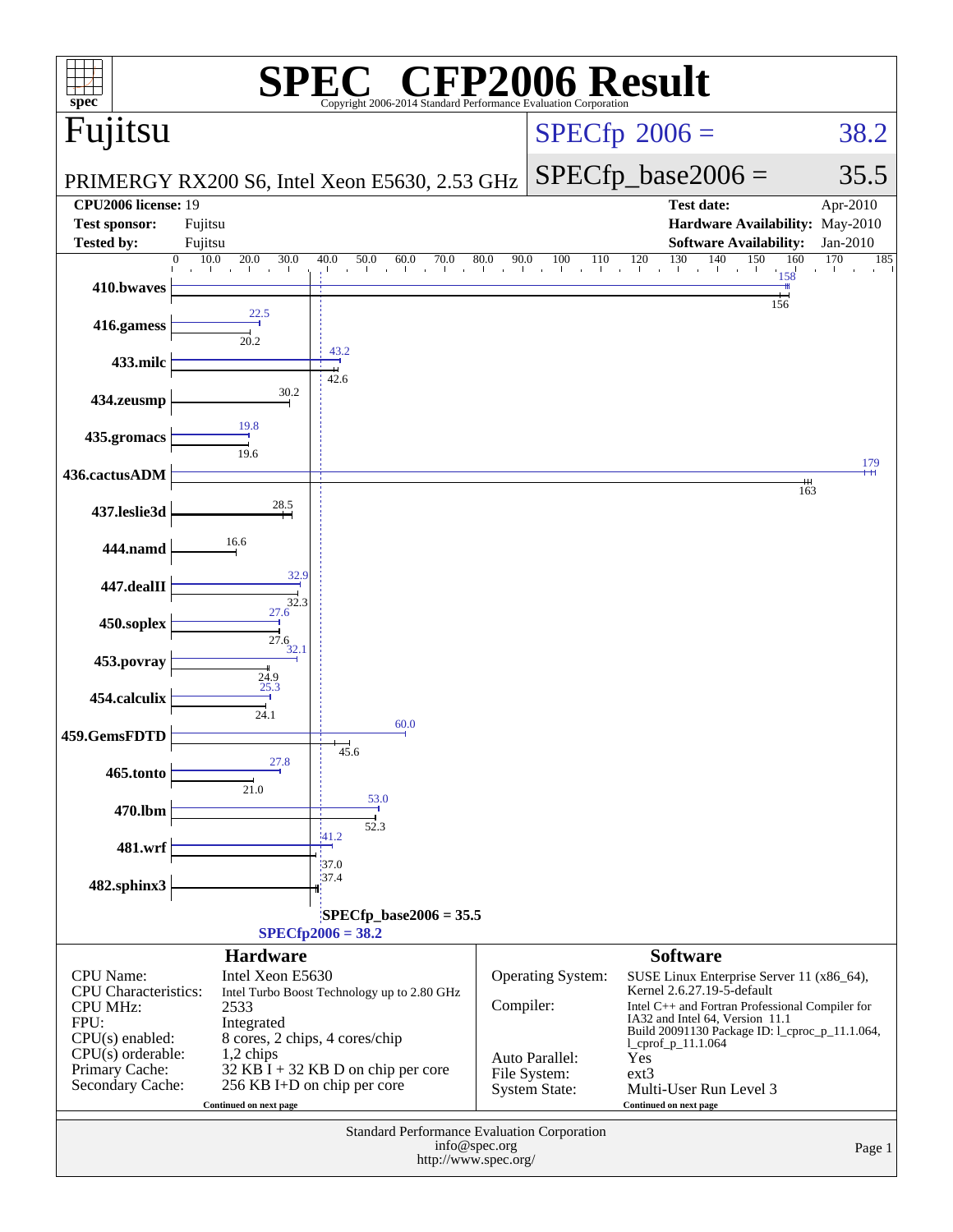| <b>SPEC CFP2006 Result</b><br>spec <sup>®</sup><br>Copyright 2006-2014 Standard Performance Evaluation Corporation             |                |              |                               |       |                        |                                                                                           |                        |              |                                 |                               |                |              |
|--------------------------------------------------------------------------------------------------------------------------------|----------------|--------------|-------------------------------|-------|------------------------|-------------------------------------------------------------------------------------------|------------------------|--------------|---------------------------------|-------------------------------|----------------|--------------|
| Fujitsu                                                                                                                        |                |              |                               |       |                        | $SPECfp2006 =$                                                                            |                        |              | 38.2                            |                               |                |              |
| PRIMERGY RX200 S6, Intel Xeon E5630, 2.53 GHz                                                                                  |                |              |                               |       |                        |                                                                                           | $SPECfp\_base2006 =$   |              |                                 |                               | 35.5           |              |
| CPU2006 license: 19                                                                                                            |                |              |                               |       |                        |                                                                                           |                        |              | <b>Test date:</b>               |                               |                | Apr-2010     |
| <b>Test sponsor:</b><br>Fujitsu                                                                                                |                |              |                               |       |                        |                                                                                           |                        |              | Hardware Availability: May-2010 |                               |                |              |
| <b>Tested by:</b>                                                                                                              | Fujitsu        |              |                               |       |                        |                                                                                           |                        |              |                                 | <b>Software Availability:</b> |                | Jan-2010     |
| 12 MB I+D on chip per chip<br>L3 Cache:<br>Other Cache:<br>None<br>Memory:<br>48 GB (12x4 GB PC3-10600R, 2 rank, CL9-9-9, ECC, |                |              |                               |       |                        | <b>Base Pointers:</b><br>64-bit<br>Peak Pointers:<br>32/64-bit<br>Other Software:<br>None |                        |              |                                 |                               |                |              |
| see add'l detail in notes)<br>Disk Subsystem:<br>1 x SATA, 160 GB, 5400 RPM<br>Other Hardware:<br>None                         |                |              |                               |       |                        |                                                                                           |                        |              |                                 |                               |                |              |
| <b>Results Table</b>                                                                                                           |                |              |                               |       |                        |                                                                                           |                        |              |                                 |                               |                |              |
| <b>Benchmark</b>                                                                                                               | <b>Seconds</b> | <b>Ratio</b> | <b>Base</b><br><b>Seconds</b> | Ratio |                        |                                                                                           |                        | <b>Ratio</b> | <b>Peak</b>                     | <b>Ratio</b>                  | <b>Seconds</b> | <b>Ratio</b> |
| 410.bwaves                                                                                                                     | 87.1           | 156          | 87.1                          | 156   | <b>Seconds</b><br>85.9 | Ratio<br>158                                                                              | <b>Seconds</b><br>86.1 | 158          | <b>Seconds</b><br>86.3          | 158                           | 85.9           | 158          |
| 416.gamess                                                                                                                     | 971            | 20.2         | 972                           | 20.1  | 971                    | 20.2                                                                                      | 868                    | 22.6         | 871                             | 22.5                          | 869            | 22.5         |
| 433.milc                                                                                                                       | 215            | 42.6         | 220                           | 41.6  | 215                    | 42.7                                                                                      | 212                    | 43.3         | 213                             | 43.2                          | 213            | 43.2         |
| 434.zeusmp                                                                                                                     | 301            | 30.2         | 302                           | 30.1  | 301                    | 30.2                                                                                      | 301                    | 30.2         | 302                             | 30.1                          | 301            | 30.2         |
| 435.gromacs                                                                                                                    | 364            | 19.6         | 364                           | 19.6  | 364                    | 19.6                                                                                      | 362                    | 19.7         | 360                             | 19.8                          | 361            | 19.8         |
| 436.cactusADM                                                                                                                  | 72.8           | 164          | 73.2                          | 163   | 73.6                   | 162                                                                                       | 66.6                   | 179          | 66.2                            | 180                           | 67.2           | 178          |
| 437.leslie3d                                                                                                                   | 329            | 28.5         | 330                           | 28.4  | 304                    | 30.9                                                                                      | 329                    | 28.5         | 330                             | 28.4                          | 304            | 30.9         |
| 444.namd                                                                                                                       | 484            | 16.6         | 484                           | 16.6  | 484                    | 16.6                                                                                      | 484                    | 16.6         | 484                             | 16.6                          | 484            | 16.6         |
| 447.dealII                                                                                                                     | 354            | 32.3         | 354                           | 32.3  | 354                    | 32.3                                                                                      | 347                    | 32.9         | 347                             | 32.9                          | 347            | 32.9         |
| $450$ .soplex                                                                                                                  | 303            | 27.6         | 302                           | 27.6  | 302                    | 27.7                                                                                      | 303                    | 27.5         | 302                             | 27.6                          | 300            | 27.8         |
| $ 453$ . povray                                                                                                                | 214            | 24.9         | 214                           | 24.9  | 216                    | 24.6                                                                                      | 166                    | 32.1         | <u>166</u>                      | <u>32.1</u>                   | 166            | 32.1         |
| 454.calculix                                                                                                                   | 342            | 24.1         | 342                           | 24.1  | 342                    | 24.1                                                                                      | 326                    | 25.3         | 326                             | 25.3                          | 328            | 25.2         |
| 459.GemsFDTD                                                                                                                   | 254            | 41.8         | 233                           | 45.6  | 233                    | 45.6                                                                                      | 177                    | 60.0         | 177                             | 60.0                          | 177            | 59.9         |
| 465.tonto                                                                                                                      | 471            | 20.9         | 469                           | 21.0  | 470                    | 21.0                                                                                      | 354                    | 27.8         | 354                             | 27.8                          | 356            | 27.7         |
| 470.1bm                                                                                                                        | 263            | 52.3         | 263                           | 52.3  | 263                    | 52.2                                                                                      | 259                    | 53.0         | 259                             | 53.1                          | 260            | 52.9         |
| 481.wrf                                                                                                                        | 302            | 37.0         | 302                           | 37.0  | 303                    | 36.9                                                                                      | 271                    | 41.2         | 271                             | 41.2                          | 271            | 41.3         |
| 482.sphinx3                                                                                                                    | 518            | 37.6         | 528                           | 36.9  | 521                    | 37.4                                                                                      | 518                    | 37.6         | 528                             | 36.9                          | 521            | 37.4         |
| Results appear in the order in which they were run. Bold underlined text indicates a median measurement.                       |                |              |                               |       |                        |                                                                                           |                        |              |                                 |                               |                |              |

### **[Operating System Notes](http://www.spec.org/auto/cpu2006/Docs/result-fields.html#OperatingSystemNotes)**

'ulimit -s unlimited' was used to set the stacksize to unlimited prior to run

#### **[Platform Notes](http://www.spec.org/auto/cpu2006/Docs/result-fields.html#PlatformNotes)**

 The system automatically configures the memory to run at 1067 MHz. BIOS configuration: Intel HT Technology = Disable Data Reuse Optimization = Disable

> Standard Performance Evaluation Corporation [info@spec.org](mailto:info@spec.org) <http://www.spec.org/>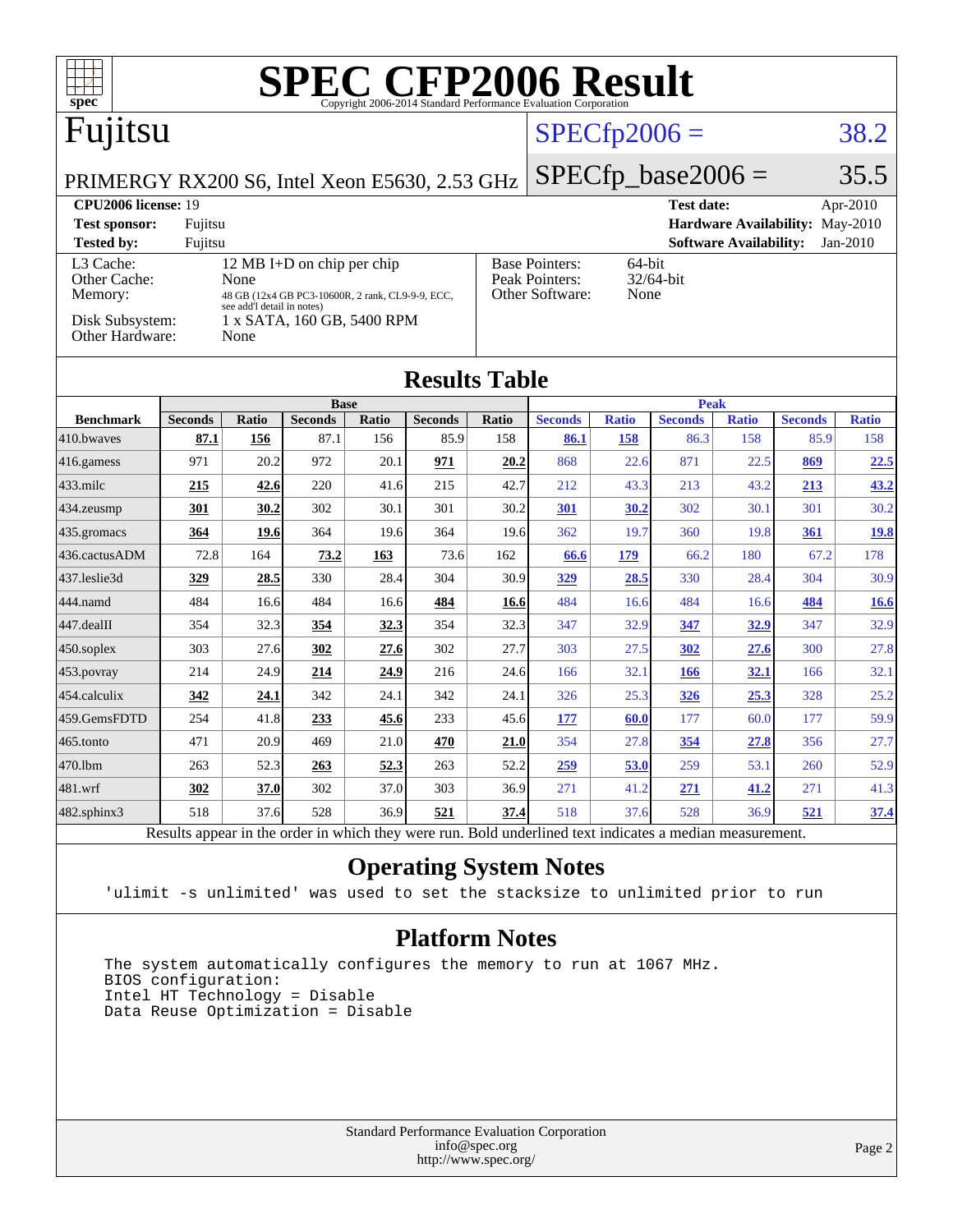

# **[SPEC CFP2006 Result](http://www.spec.org/auto/cpu2006/Docs/result-fields.html#SPECCFP2006Result)**

# Fujitsu

 $SPECfp2006 = 38.2$  $SPECfp2006 = 38.2$ 

PRIMERGY RX200 S6, Intel Xeon E5630, 2.53 GHz  $SPECTp\_base2006 = 35.5$ 

**[CPU2006 license:](http://www.spec.org/auto/cpu2006/Docs/result-fields.html#CPU2006license)** 19 **[Test date:](http://www.spec.org/auto/cpu2006/Docs/result-fields.html#Testdate)** Apr-2010 **[Test sponsor:](http://www.spec.org/auto/cpu2006/Docs/result-fields.html#Testsponsor)** Fujitsu **[Hardware Availability:](http://www.spec.org/auto/cpu2006/Docs/result-fields.html#HardwareAvailability)** May-2010 **[Tested by:](http://www.spec.org/auto/cpu2006/Docs/result-fields.html#Testedby)** Fujitsu **[Software Availability:](http://www.spec.org/auto/cpu2006/Docs/result-fields.html#SoftwareAvailability)** Jan-2010

#### **[General Notes](http://www.spec.org/auto/cpu2006/Docs/result-fields.html#GeneralNotes)**

 OMP\_NUM\_THREADS set to number of cores KMP\_AFFINITY set to granularity=fine,scatter KMP\_STACKSIZE set to 200M For information about Fujitsu please visit: <http://www.fujitsu.com>

## **[Base Compiler Invocation](http://www.spec.org/auto/cpu2006/Docs/result-fields.html#BaseCompilerInvocation)**

 $C$  benchmarks:<br>icc  $-m64$ 

[C++ benchmarks:](http://www.spec.org/auto/cpu2006/Docs/result-fields.html#CXXbenchmarks) [icpc -m64](http://www.spec.org/cpu2006/results/res2010q3/cpu2006-20100706-12243.flags.html#user_CXXbase_intel_icpc_64bit_bedb90c1146cab66620883ef4f41a67e)

[Fortran benchmarks](http://www.spec.org/auto/cpu2006/Docs/result-fields.html#Fortranbenchmarks): [ifort -m64](http://www.spec.org/cpu2006/results/res2010q3/cpu2006-20100706-12243.flags.html#user_FCbase_intel_ifort_64bit_ee9d0fb25645d0210d97eb0527dcc06e)

[Benchmarks using both Fortran and C](http://www.spec.org/auto/cpu2006/Docs/result-fields.html#BenchmarksusingbothFortranandC): [icc -m64](http://www.spec.org/cpu2006/results/res2010q3/cpu2006-20100706-12243.flags.html#user_CC_FCbase_intel_icc_64bit_0b7121f5ab7cfabee23d88897260401c) [ifort -m64](http://www.spec.org/cpu2006/results/res2010q3/cpu2006-20100706-12243.flags.html#user_CC_FCbase_intel_ifort_64bit_ee9d0fb25645d0210d97eb0527dcc06e)

## **[Base Portability Flags](http://www.spec.org/auto/cpu2006/Docs/result-fields.html#BasePortabilityFlags)**

| 435.gromacs: -DSPEC_CPU_LP64 -nofor_main                       |
|----------------------------------------------------------------|
| 436.cactusADM: -DSPEC CPU LP64 -nofor main                     |
|                                                                |
|                                                                |
|                                                                |
|                                                                |
|                                                                |
| 454.calculix: -DSPEC CPU LP64 -nofor main                      |
|                                                                |
|                                                                |
|                                                                |
| 481.wrf: -DSPEC CPU_LP64 -DSPEC_CPU_CASE_FLAG -DSPEC_CPU_LINUX |
|                                                                |
|                                                                |

# **[Base Optimization Flags](http://www.spec.org/auto/cpu2006/Docs/result-fields.html#BaseOptimizationFlags)**

[C benchmarks](http://www.spec.org/auto/cpu2006/Docs/result-fields.html#Cbenchmarks): [-xSSE4.2](http://www.spec.org/cpu2006/results/res2010q3/cpu2006-20100706-12243.flags.html#user_CCbase_f-xSSE42_f91528193cf0b216347adb8b939d4107) [-ipo](http://www.spec.org/cpu2006/results/res2010q3/cpu2006-20100706-12243.flags.html#user_CCbase_f-ipo) [-O3](http://www.spec.org/cpu2006/results/res2010q3/cpu2006-20100706-12243.flags.html#user_CCbase_f-O3) [-no-prec-div](http://www.spec.org/cpu2006/results/res2010q3/cpu2006-20100706-12243.flags.html#user_CCbase_f-no-prec-div) [-static](http://www.spec.org/cpu2006/results/res2010q3/cpu2006-20100706-12243.flags.html#user_CCbase_f-static) [-parallel](http://www.spec.org/cpu2006/results/res2010q3/cpu2006-20100706-12243.flags.html#user_CCbase_f-parallel) [-opt-prefetch](http://www.spec.org/cpu2006/results/res2010q3/cpu2006-20100706-12243.flags.html#user_CCbase_f-opt-prefetch) [C++ benchmarks:](http://www.spec.org/auto/cpu2006/Docs/result-fields.html#CXXbenchmarks) [-xSSE4.2](http://www.spec.org/cpu2006/results/res2010q3/cpu2006-20100706-12243.flags.html#user_CXXbase_f-xSSE42_f91528193cf0b216347adb8b939d4107) [-ipo](http://www.spec.org/cpu2006/results/res2010q3/cpu2006-20100706-12243.flags.html#user_CXXbase_f-ipo) [-O3](http://www.spec.org/cpu2006/results/res2010q3/cpu2006-20100706-12243.flags.html#user_CXXbase_f-O3) [-no-prec-div](http://www.spec.org/cpu2006/results/res2010q3/cpu2006-20100706-12243.flags.html#user_CXXbase_f-no-prec-div) [-static](http://www.spec.org/cpu2006/results/res2010q3/cpu2006-20100706-12243.flags.html#user_CXXbase_f-static) [-parallel](http://www.spec.org/cpu2006/results/res2010q3/cpu2006-20100706-12243.flags.html#user_CXXbase_f-parallel) [-opt-prefetch](http://www.spec.org/cpu2006/results/res2010q3/cpu2006-20100706-12243.flags.html#user_CXXbase_f-opt-prefetch) Continued on next page

> Standard Performance Evaluation Corporation [info@spec.org](mailto:info@spec.org) <http://www.spec.org/>

Page 3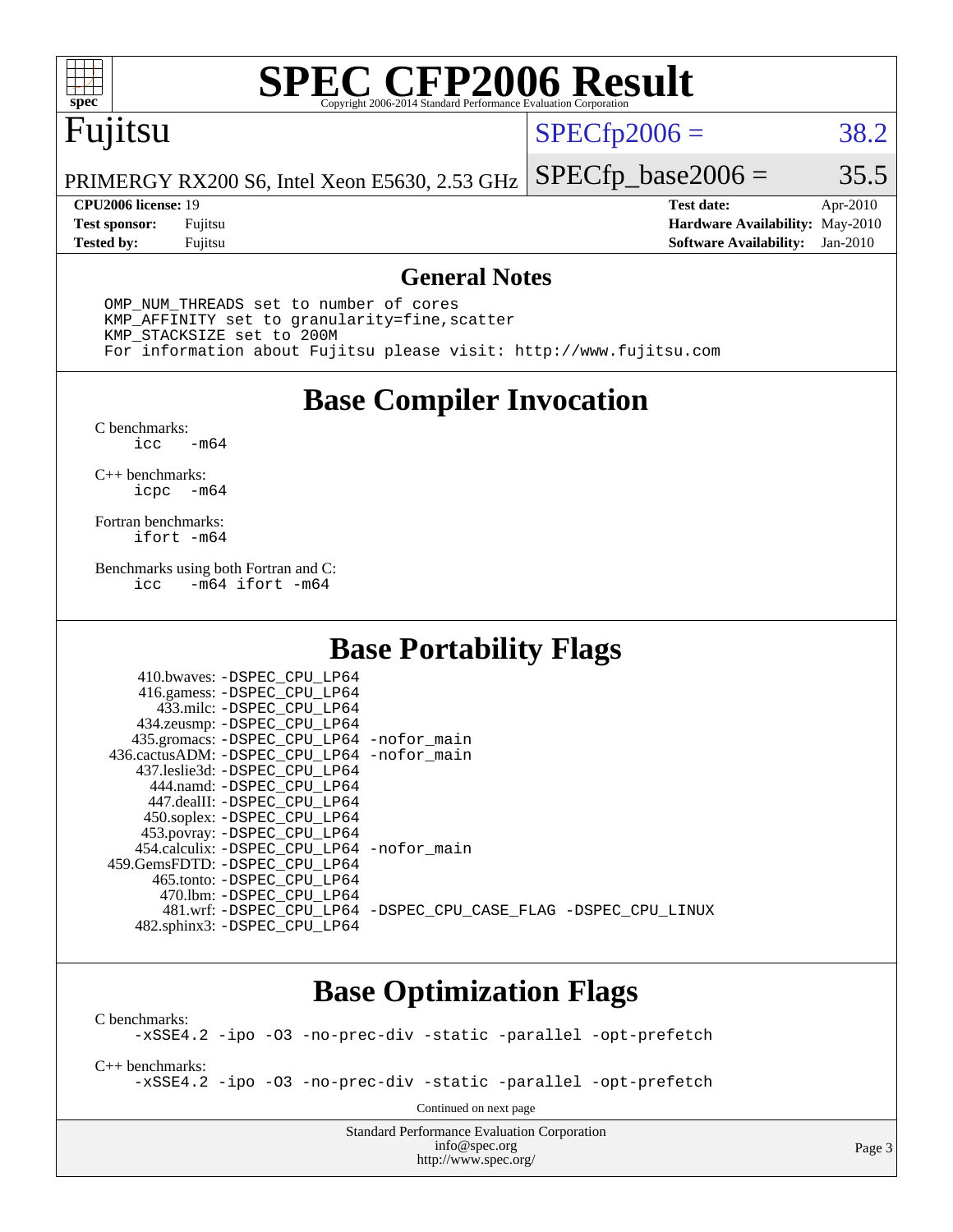

# **[SPEC CFP2006 Result](http://www.spec.org/auto/cpu2006/Docs/result-fields.html#SPECCFP2006Result)**

# Fujitsu

 $SPECTp2006 = 38.2$ 

PRIMERGY RX200 S6, Intel Xeon E5630, 2.53 GHz  $SPECTp\_base2006 = 35.5$ 

**[CPU2006 license:](http://www.spec.org/auto/cpu2006/Docs/result-fields.html#CPU2006license)** 19 **[Test date:](http://www.spec.org/auto/cpu2006/Docs/result-fields.html#Testdate)** Apr-2010 **[Test sponsor:](http://www.spec.org/auto/cpu2006/Docs/result-fields.html#Testsponsor)** Fujitsu **[Hardware Availability:](http://www.spec.org/auto/cpu2006/Docs/result-fields.html#HardwareAvailability)** May-2010 **[Tested by:](http://www.spec.org/auto/cpu2006/Docs/result-fields.html#Testedby)** Fujitsu **[Software Availability:](http://www.spec.org/auto/cpu2006/Docs/result-fields.html#SoftwareAvailability)** Jan-2010

# **[Base Optimization Flags \(Continued\)](http://www.spec.org/auto/cpu2006/Docs/result-fields.html#BaseOptimizationFlags)**

[Fortran benchmarks](http://www.spec.org/auto/cpu2006/Docs/result-fields.html#Fortranbenchmarks): [-xSSE4.2](http://www.spec.org/cpu2006/results/res2010q3/cpu2006-20100706-12243.flags.html#user_FCbase_f-xSSE42_f91528193cf0b216347adb8b939d4107) [-ipo](http://www.spec.org/cpu2006/results/res2010q3/cpu2006-20100706-12243.flags.html#user_FCbase_f-ipo) [-O3](http://www.spec.org/cpu2006/results/res2010q3/cpu2006-20100706-12243.flags.html#user_FCbase_f-O3) [-no-prec-div](http://www.spec.org/cpu2006/results/res2010q3/cpu2006-20100706-12243.flags.html#user_FCbase_f-no-prec-div) [-static](http://www.spec.org/cpu2006/results/res2010q3/cpu2006-20100706-12243.flags.html#user_FCbase_f-static) [-parallel](http://www.spec.org/cpu2006/results/res2010q3/cpu2006-20100706-12243.flags.html#user_FCbase_f-parallel) [-opt-prefetch](http://www.spec.org/cpu2006/results/res2010q3/cpu2006-20100706-12243.flags.html#user_FCbase_f-opt-prefetch)

[Benchmarks using both Fortran and C](http://www.spec.org/auto/cpu2006/Docs/result-fields.html#BenchmarksusingbothFortranandC): [-xSSE4.2](http://www.spec.org/cpu2006/results/res2010q3/cpu2006-20100706-12243.flags.html#user_CC_FCbase_f-xSSE42_f91528193cf0b216347adb8b939d4107) [-ipo](http://www.spec.org/cpu2006/results/res2010q3/cpu2006-20100706-12243.flags.html#user_CC_FCbase_f-ipo) [-O3](http://www.spec.org/cpu2006/results/res2010q3/cpu2006-20100706-12243.flags.html#user_CC_FCbase_f-O3) [-no-prec-div](http://www.spec.org/cpu2006/results/res2010q3/cpu2006-20100706-12243.flags.html#user_CC_FCbase_f-no-prec-div) [-static](http://www.spec.org/cpu2006/results/res2010q3/cpu2006-20100706-12243.flags.html#user_CC_FCbase_f-static) [-parallel](http://www.spec.org/cpu2006/results/res2010q3/cpu2006-20100706-12243.flags.html#user_CC_FCbase_f-parallel) [-opt-prefetch](http://www.spec.org/cpu2006/results/res2010q3/cpu2006-20100706-12243.flags.html#user_CC_FCbase_f-opt-prefetch)

**[Peak Compiler Invocation](http://www.spec.org/auto/cpu2006/Docs/result-fields.html#PeakCompilerInvocation)**

[C benchmarks](http://www.spec.org/auto/cpu2006/Docs/result-fields.html#Cbenchmarks):  $icc$   $-m64$ 

[C++ benchmarks:](http://www.spec.org/auto/cpu2006/Docs/result-fields.html#CXXbenchmarks) [icpc -m64](http://www.spec.org/cpu2006/results/res2010q3/cpu2006-20100706-12243.flags.html#user_CXXpeak_intel_icpc_64bit_bedb90c1146cab66620883ef4f41a67e)

[Fortran benchmarks](http://www.spec.org/auto/cpu2006/Docs/result-fields.html#Fortranbenchmarks): [ifort -m64](http://www.spec.org/cpu2006/results/res2010q3/cpu2006-20100706-12243.flags.html#user_FCpeak_intel_ifort_64bit_ee9d0fb25645d0210d97eb0527dcc06e)

[Benchmarks using both Fortran and C](http://www.spec.org/auto/cpu2006/Docs/result-fields.html#BenchmarksusingbothFortranandC): [icc -m64](http://www.spec.org/cpu2006/results/res2010q3/cpu2006-20100706-12243.flags.html#user_CC_FCpeak_intel_icc_64bit_0b7121f5ab7cfabee23d88897260401c) [ifort -m64](http://www.spec.org/cpu2006/results/res2010q3/cpu2006-20100706-12243.flags.html#user_CC_FCpeak_intel_ifort_64bit_ee9d0fb25645d0210d97eb0527dcc06e)

# **[Peak Portability Flags](http://www.spec.org/auto/cpu2006/Docs/result-fields.html#PeakPortabilityFlags)**

Same as Base Portability Flags

# **[Peak Optimization Flags](http://www.spec.org/auto/cpu2006/Docs/result-fields.html#PeakOptimizationFlags)**

[C benchmarks](http://www.spec.org/auto/cpu2006/Docs/result-fields.html#Cbenchmarks):

 $433 \text{.}$ milc:  $-xSSE4$ .  $2(pass 2)$  - $prof-gen(pass 1)$  - $ipo(pass 2)$  [-O3](http://www.spec.org/cpu2006/results/res2010q3/cpu2006-20100706-12243.flags.html#user_peakPASS2_CFLAGSPASS2_LDFLAGS433_milc_f-O3) $(pass 2)$ [-no-prec-div](http://www.spec.org/cpu2006/results/res2010q3/cpu2006-20100706-12243.flags.html#user_peakPASS2_CFLAGSPASS2_LDFLAGS433_milc_f-no-prec-div)(pass 2) [-static](http://www.spec.org/cpu2006/results/res2010q3/cpu2006-20100706-12243.flags.html#user_peakPASS2_CFLAGSPASS2_LDFLAGS433_milc_f-static)(pass 2) [-prof-use](http://www.spec.org/cpu2006/results/res2010q3/cpu2006-20100706-12243.flags.html#user_peakPASS2_CFLAGSPASS2_LDFLAGS433_milc_prof_use_bccf7792157ff70d64e32fe3e1250b55)(pass 2) [-ansi-alias](http://www.spec.org/cpu2006/results/res2010q3/cpu2006-20100706-12243.flags.html#user_peakOPTIMIZE433_milc_f-ansi-alias) 470.lbm: [-xSSE4.2](http://www.spec.org/cpu2006/results/res2010q3/cpu2006-20100706-12243.flags.html#user_peakPASS2_CFLAGSPASS2_LDFLAGS470_lbm_f-xSSE42_f91528193cf0b216347adb8b939d4107)(pass 2) [-prof-gen](http://www.spec.org/cpu2006/results/res2010q3/cpu2006-20100706-12243.flags.html#user_peakPASS1_CFLAGSPASS1_LDFLAGS470_lbm_prof_gen_e43856698f6ca7b7e442dfd80e94a8fc)(pass 1) [-ipo](http://www.spec.org/cpu2006/results/res2010q3/cpu2006-20100706-12243.flags.html#user_peakPASS2_CFLAGSPASS2_LDFLAGS470_lbm_f-ipo)(pass 2) [-O3](http://www.spec.org/cpu2006/results/res2010q3/cpu2006-20100706-12243.flags.html#user_peakPASS2_CFLAGSPASS2_LDFLAGS470_lbm_f-O3)(pass 2) [-no-prec-div](http://www.spec.org/cpu2006/results/res2010q3/cpu2006-20100706-12243.flags.html#user_peakPASS2_CFLAGSPASS2_LDFLAGS470_lbm_f-no-prec-div)(pass 2) [-static](http://www.spec.org/cpu2006/results/res2010q3/cpu2006-20100706-12243.flags.html#user_peakPASS2_CFLAGSPASS2_LDFLAGS470_lbm_f-static)(pass 2) [-prof-use](http://www.spec.org/cpu2006/results/res2010q3/cpu2006-20100706-12243.flags.html#user_peakPASS2_CFLAGSPASS2_LDFLAGS470_lbm_prof_use_bccf7792157ff70d64e32fe3e1250b55)(pass 2) [-parallel](http://www.spec.org/cpu2006/results/res2010q3/cpu2006-20100706-12243.flags.html#user_peakOPTIMIZE470_lbm_f-parallel) [-ansi-alias](http://www.spec.org/cpu2006/results/res2010q3/cpu2006-20100706-12243.flags.html#user_peakOPTIMIZE470_lbm_f-ansi-alias) [-auto-ilp32](http://www.spec.org/cpu2006/results/res2010q3/cpu2006-20100706-12243.flags.html#user_peakCOPTIMIZE470_lbm_f-auto-ilp32)  $482$ .sphinx3: basepeak = yes [C++ benchmarks:](http://www.spec.org/auto/cpu2006/Docs/result-fields.html#CXXbenchmarks) 444.namd: basepeak = yes 447.dealII: [-xSSE4.2](http://www.spec.org/cpu2006/results/res2010q3/cpu2006-20100706-12243.flags.html#user_peakPASS2_CXXFLAGSPASS2_LDFLAGS447_dealII_f-xSSE42_f91528193cf0b216347adb8b939d4107)(pass 2) [-prof-gen](http://www.spec.org/cpu2006/results/res2010q3/cpu2006-20100706-12243.flags.html#user_peakPASS1_CXXFLAGSPASS1_LDFLAGS447_dealII_prof_gen_e43856698f6ca7b7e442dfd80e94a8fc)(pass 1) [-ipo](http://www.spec.org/cpu2006/results/res2010q3/cpu2006-20100706-12243.flags.html#user_peakPASS2_CXXFLAGSPASS2_LDFLAGS447_dealII_f-ipo)(pass 2) [-O3](http://www.spec.org/cpu2006/results/res2010q3/cpu2006-20100706-12243.flags.html#user_peakPASS2_CXXFLAGSPASS2_LDFLAGS447_dealII_f-O3)(pass 2) [-no-prec-div](http://www.spec.org/cpu2006/results/res2010q3/cpu2006-20100706-12243.flags.html#user_peakPASS2_CXXFLAGSPASS2_LDFLAGS447_dealII_f-no-prec-div)(pass 2) [-static](http://www.spec.org/cpu2006/results/res2010q3/cpu2006-20100706-12243.flags.html#user_peakPASS2_CXXFLAGSPASS2_LDFLAGS447_dealII_f-static)(pass 2) [-prof-use](http://www.spec.org/cpu2006/results/res2010q3/cpu2006-20100706-12243.flags.html#user_peakPASS2_CXXFLAGSPASS2_LDFLAGS447_dealII_prof_use_bccf7792157ff70d64e32fe3e1250b55)(pass 2) [-unroll2](http://www.spec.org/cpu2006/results/res2010q3/cpu2006-20100706-12243.flags.html#user_peakOPTIMIZE447_dealII_f-unroll_784dae83bebfb236979b41d2422d7ec2) [-ansi-alias](http://www.spec.org/cpu2006/results/res2010q3/cpu2006-20100706-12243.flags.html#user_peakOPTIMIZE447_dealII_f-ansi-alias) [-scalar-rep-](http://www.spec.org/cpu2006/results/res2010q3/cpu2006-20100706-12243.flags.html#user_peakOPTIMIZE447_dealII_f-disablescalarrep_abbcad04450fb118e4809c81d83c8a1d) [-auto-ilp32](http://www.spec.org/cpu2006/results/res2010q3/cpu2006-20100706-12243.flags.html#user_peakCXXOPTIMIZE447_dealII_f-auto-ilp32)

Continued on next page

Standard Performance Evaluation Corporation [info@spec.org](mailto:info@spec.org) <http://www.spec.org/>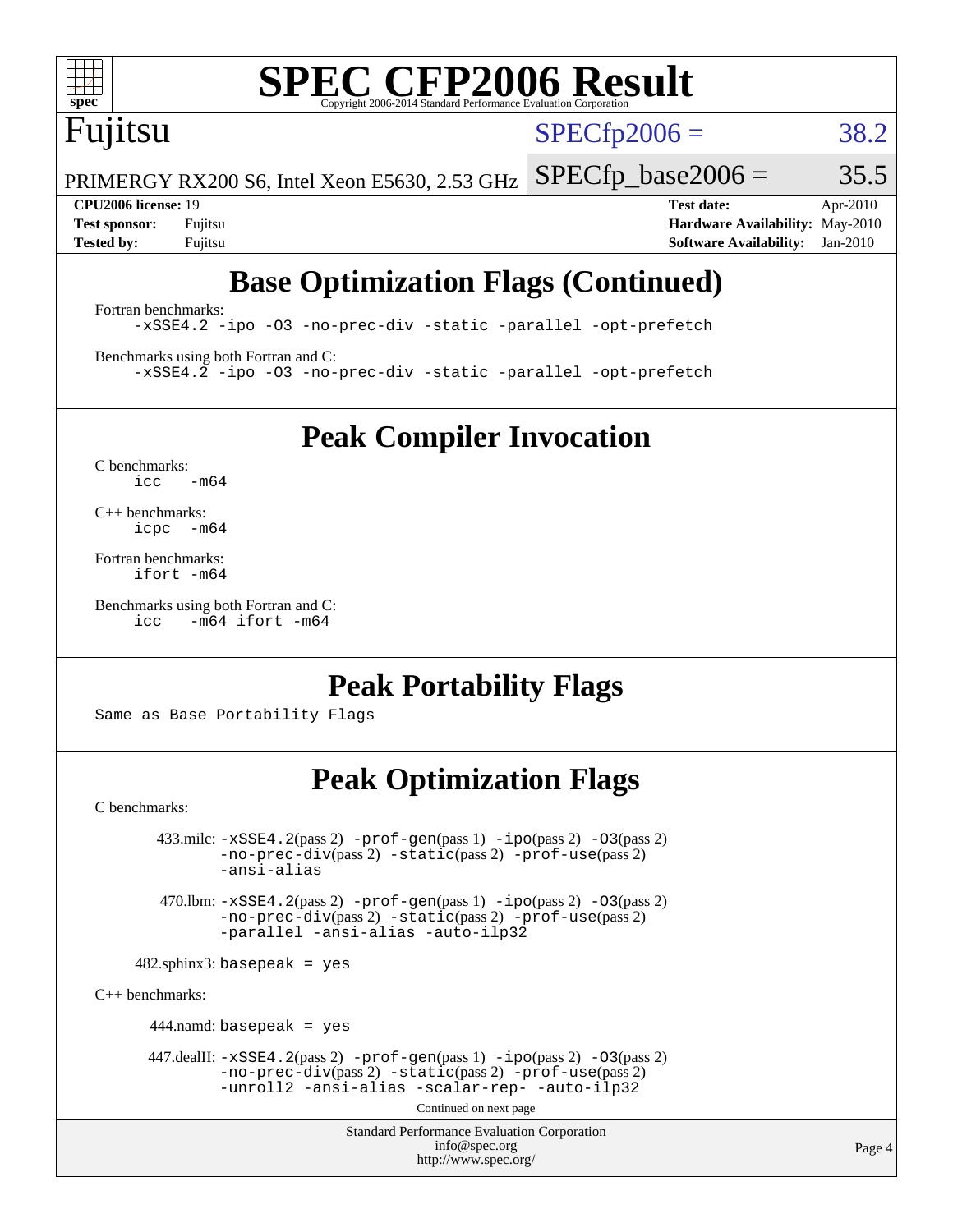| <b>SPEC CFP2006 Result</b><br>spec <sup>®</sup><br>Copyright 2006-2014 Standard Performance Evaluation Corporatio                                                                                                                      |                                                                                                                 |  |  |  |  |  |
|----------------------------------------------------------------------------------------------------------------------------------------------------------------------------------------------------------------------------------------|-----------------------------------------------------------------------------------------------------------------|--|--|--|--|--|
| Fujitsu                                                                                                                                                                                                                                | $SPECfp2006 =$<br>38.2                                                                                          |  |  |  |  |  |
| PRIMERGY RX200 S6, Intel Xeon E5630, 2.53 GHz                                                                                                                                                                                          | $SPECfp\_base2006 =$<br>35.5                                                                                    |  |  |  |  |  |
| <b>CPU2006 license: 19</b><br><b>Test sponsor:</b><br>Fujitsu<br><b>Tested by:</b><br>Fujitsu                                                                                                                                          | <b>Test date:</b><br>Apr-2010<br>Hardware Availability: May-2010<br><b>Software Availability:</b><br>$Jan-2010$ |  |  |  |  |  |
| <b>Peak Optimization Flags (Continued)</b>                                                                                                                                                                                             |                                                                                                                 |  |  |  |  |  |
| $450.\text{soplex: } -x\text{SSE4}.2(\text{pass 2}) - \text{prof-gen}(\text{pass 1}) - \text{ipo}(\text{pass 2}) - 03(\text{pass 2})$<br>$-no-prec-div(pass 2) -static(pass 2) -prof-use(pass 2)$<br>-opt-malloc-options=3 -auto-ilp32 |                                                                                                                 |  |  |  |  |  |
| $453.$ povray: $-xSSE4.2(pass2)$ -prof-gen $(pass1)$ -ipo $(pass2)$ -03 $(pass2)$<br>-no-prec-div(pass 2) -static(pass 2) -prof-use(pass 2)<br>-unroll4 -ansi-alias                                                                    |                                                                                                                 |  |  |  |  |  |
| Fortran benchmarks:                                                                                                                                                                                                                    |                                                                                                                 |  |  |  |  |  |
| 410.bwaves: -xSSE4.2 -ipo -03 -no-prec-div -static -opt-prefetch<br>-parallel                                                                                                                                                          |                                                                                                                 |  |  |  |  |  |
| 416.gamess: $-xSSE4$ . 2(pass 2) $-prof-gen(pass 1) -ipo(pass 2) -O3(pass 2)$<br>-no-prec-div(pass 2) -static(pass 2) -prof-use(pass 2)<br>-unroll2 -Ob0 -ansi-alias -scalar-rep-                                                      |                                                                                                                 |  |  |  |  |  |
| $434$ .zeusmp: basepeak = yes                                                                                                                                                                                                          |                                                                                                                 |  |  |  |  |  |
| $437$ .leslie3d: basepeak = yes                                                                                                                                                                                                        |                                                                                                                 |  |  |  |  |  |
| 459.GemsFDTD: -xSSE4.2(pass 2) -prof-gen(pass 1) -ipo(pass 2) -03(pass 2)<br>-no-prec-div(pass 2) -static(pass 2) -prof-use(pass 2)<br>-unroll2 -Ob0 -opt-prefetch -parallel                                                           |                                                                                                                 |  |  |  |  |  |
| 465.tonto: -xSSE4.2(pass 2) -prof-gen(pass 1) -ipo(pass 2) -03(pass 2)<br>-no-prec-div(pass 2) -static(pass 2) -prof-use(pass 2)<br>-inline-calloc -opt-malloc-options=3 -auto -unroll4                                                |                                                                                                                 |  |  |  |  |  |
| Benchmarks using both Fortran and C:                                                                                                                                                                                                   |                                                                                                                 |  |  |  |  |  |
| 435.gromacs: $-xSSE4$ . 2(pass 2) $-prof$ -gen(pass 1) $-ipo$ (pass 2) $-O3$ (pass 2)<br>-no-prec-div(pass 2) -static(pass 2) -prof-use(pass 2)<br>-opt-prefetch -auto-ilp32                                                           |                                                                                                                 |  |  |  |  |  |
| $436.cactusADM: -xSSE4.2(pass 2) -prof-gen(pass 1) -ipo(pass 2) -03(pass 2)$<br>-no-prec-div(pass 2) -static(pass 2) -prof-use(pass 2)<br>-unroll2 -opt-prefetch -parallel -auto-ilp32                                                 |                                                                                                                 |  |  |  |  |  |
| 454.calculix: -xSSE4.2 -ipo -03 -no-prec-div -static -auto-ilp32                                                                                                                                                                       |                                                                                                                 |  |  |  |  |  |
| 481.wrf: Same as 454.calculix                                                                                                                                                                                                          |                                                                                                                 |  |  |  |  |  |
| The flags file that was used to format this result can be browsed at<br>http://www.spec.org/cpu2006/flags/Intel-ic11.1-linux64-revE.20100330.02.html                                                                                   |                                                                                                                 |  |  |  |  |  |